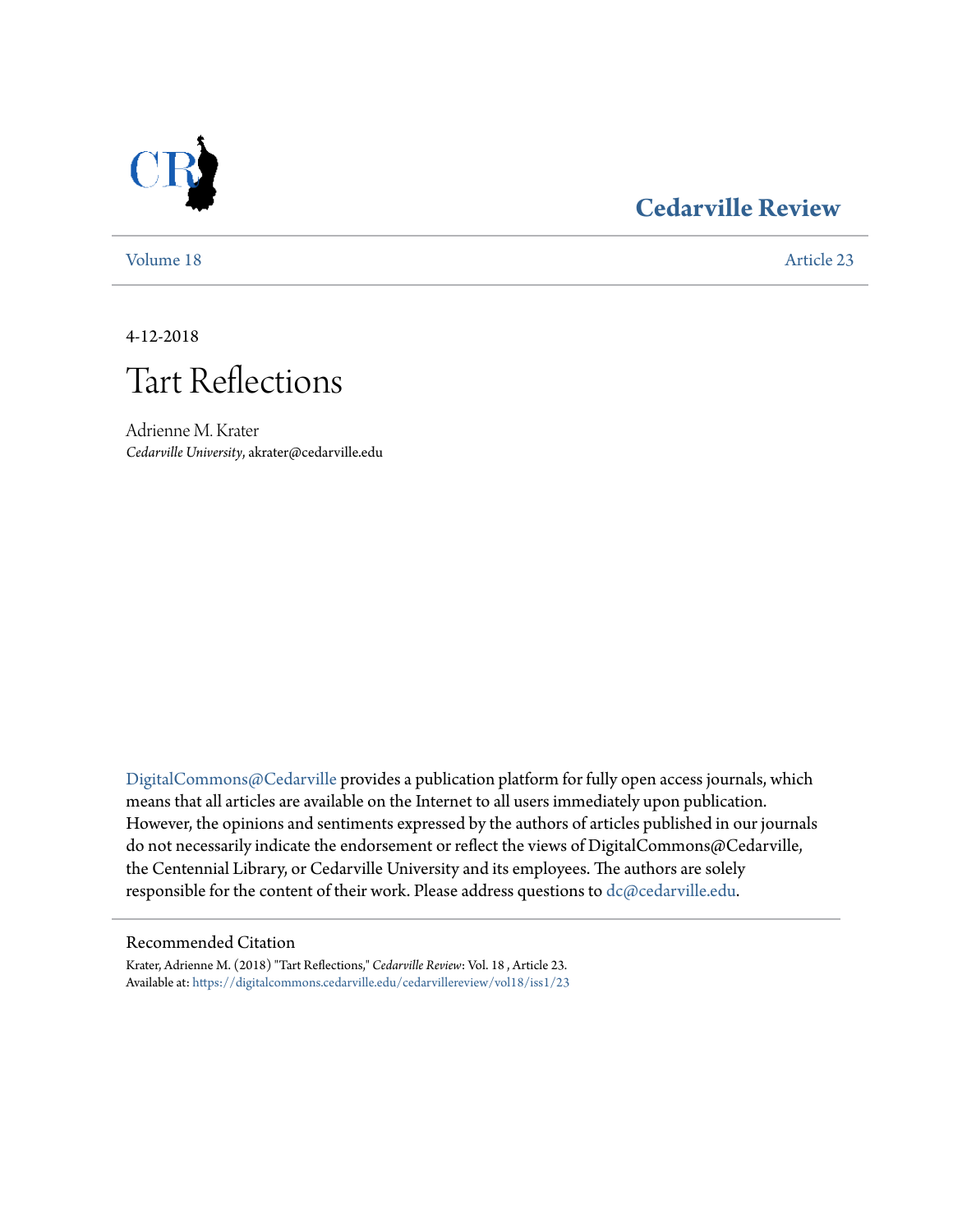## Tart Reflections

Browse the contents of [this issue](https://digitalcommons.cedarville.edu/cedarvillereview/vol18/iss1) of *Cedarville Review*.

Please see the Editors' Foreword - [A Christian Response to Art and Literature: A Very Short Guide to Images](http://digitalcommons.cedarville.edu/cedarvillereview/vol18/iss1/1/) [and Texts](http://digitalcommons.cedarville.edu/cedarvillereview/vol18/iss1/1/)

**Creative Commons License**<br> **C 0** 

This work is licensed under a [Creative Commons Attribution 4.0 License.](http://creativecommons.org/licenses/by/4.0/)

Follow this and additional works at: [https://digitalcommons.cedarville.edu/cedarvillereview](https://digitalcommons.cedarville.edu/cedarvillereview?utm_source=digitalcommons.cedarville.edu%2Fcedarvillereview%2Fvol18%2Fiss1%2F23&utm_medium=PDF&utm_campaign=PDFCoverPages)



This poetry is available in Cedarville Review: [https://digitalcommons.cedarville.edu/cedarvillereview/vol18/iss1/23](https://digitalcommons.cedarville.edu/cedarvillereview/vol18/iss1/23?utm_source=digitalcommons.cedarville.edu%2Fcedarvillereview%2Fvol18%2Fiss1%2F23&utm_medium=PDF&utm_campaign=PDFCoverPages)